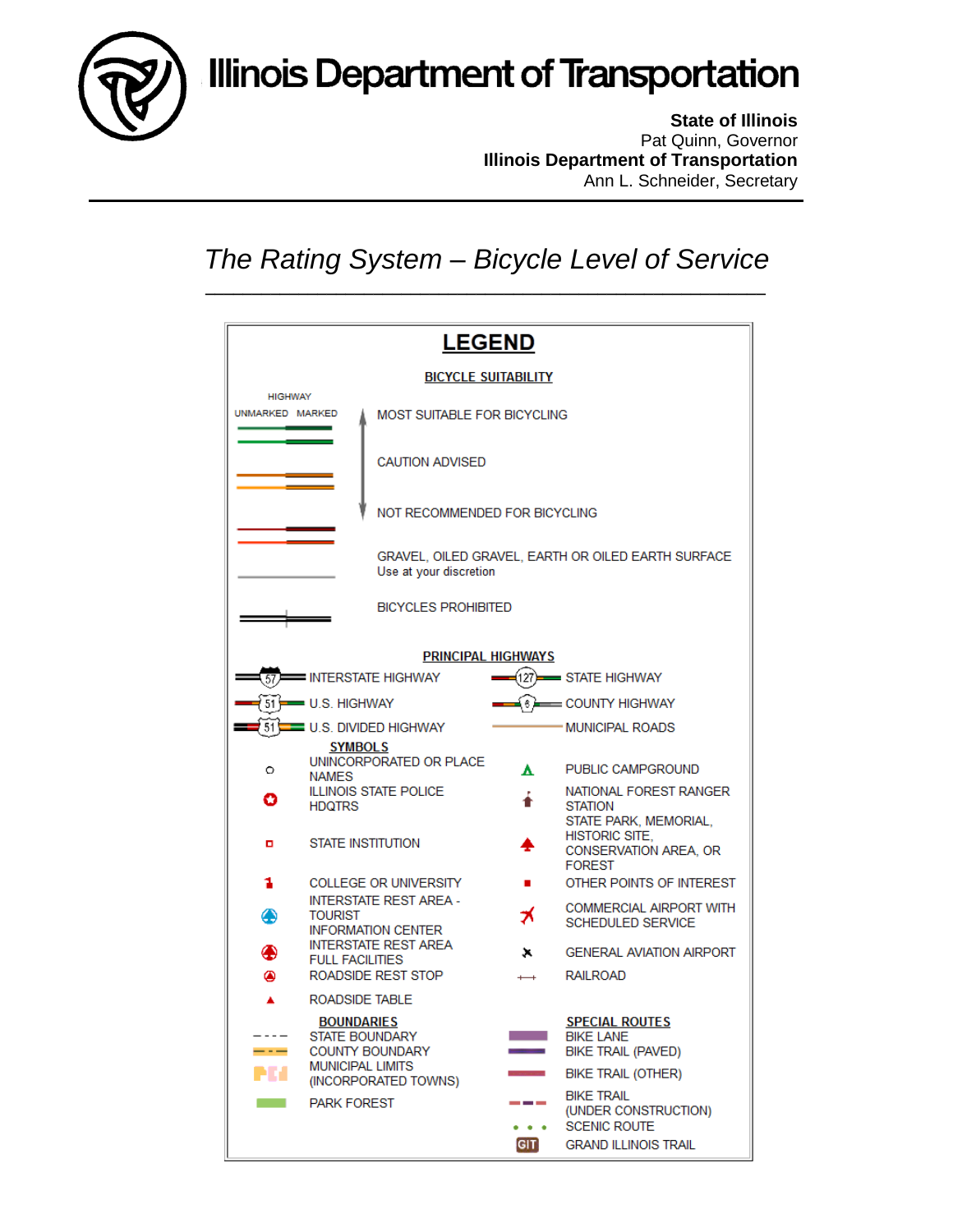In an effort to provide cyclists with information on the suitability of roads for cycling in the state, the Illinois Department of Transportation (IDOT) calculated a bicycle level of service  $(BLOS)^{1}$  for thousands of road segments. IDOT maintains a computer database on most roads in the state and used this to generate six scales of bicycle service. These scales were color-coded on these maps, from bright green for most suitable to dark red for least suitable. The following factors are included in the calculation of the BLOS.

- 1. Traffic volumes average daily traffic, peak traffic volumes and directional traffic
- 2. Speed of traffic
- 3. Percentage of truck traffic
- 4. Pavement condition
- 5. Lane and shoulder widths and number of lanes
- 6. On-street parking

As an example, a road with moderate traffic may still rate high for suitability if it has wide outside lanes, wide shoulders, and a good road surface.

All gravel and earth-based roads are shown as gray and the BLOS has not been calculated for them. These roads are generally unsuitable for bicycling. However, roads with an oiland-chip surface provide a hard surface suitable for riding and have been included. Bicyclists should exercise caution, however, because the suitability of this and all surfaces can vary with the seasons and the general conditions of the particular road.

All roads that have been assigned colors are re-assessed every three years, so it is possible that roadway conditions, and thus ratings, may have changed since the information was gathered.

## **Who the Rating System is for**

These green/yellow/red ratings are offered only as general information for adult cyclists of average or better than average experience and who are comfortable sharing the road with vehicular traffic **(Note: This map is not intended as a guide for children.)** More experienced cyclists may find the yellow roads very satisfactory, but this comfort level will vary on a person-to-person basis. Inexperienced bicyclists should exercise added caution and ride with more experienced cyclists.

## **Limitations of the Rating System**

Vertical grades (hills) are numerous in the southernmost and northwestern portions of our state. This information is not included in the rating system at this time. An experienced cyclist knows hills can present significant physical challenges and recognizes that precautions should always be taken when cresting hills that could limit the cyclist's visibility to vehicles coming from behind. Cyclists should always ride on the right edge of the roadway and comply with all bicycle rules of the road. We recommend the use of pole-mounted flags for added visibility.

 1 *Landis, Bruce, "Real-Time Human Perceptions: Toward a Bicycle Level of Service," Transportation Research Record 1578 (Washington DC, Transportation Research Board, 1997).*